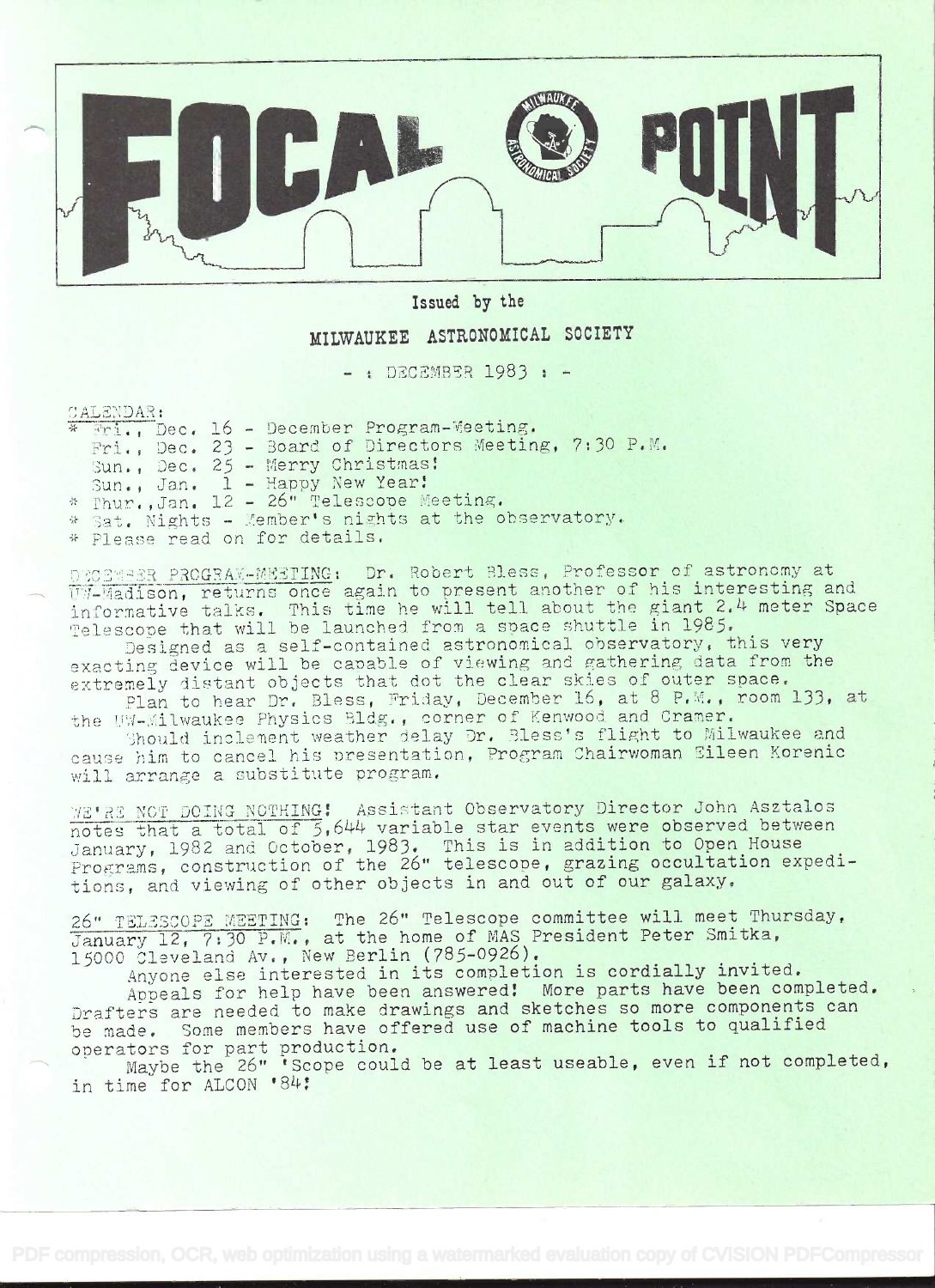DID YOU SEE IT? Space shuttle Columbia passed over Milwaukee Friday evening, December 2, at 5:15 P.M. CST. Its flight direction was from northwest to southeast.

Columbia appeared as bright as morning star Venus and its speed and brightness provided a spectacular sight as it flew by about 10<sup>0</sup>-15<sup>0</sup> west of overhead.

DID YOU NOTICE the ALCON '84 eye-catching announcement on the last page of the November '83 Reflector?

MEET NEW MEMBERS Alan Lijewski, Milwaukee; Ed Meyers and wife Pat, Brown Deer; Gary Sampson, Waukesha; James Schweder, Waukesha; and David Street, Boulder, Colorado.

The MAS welcomes each and all of you! Meet some of the other members at the next General-Program Meeting.

FOR SALE:  $4\frac{1}{2}$ " telescope with tripod, and 18mm Kellner and 8mm Edmund RKE eyepieces. Priced at \$130.00. Please call Don at 545-2313.

FOR SALE: Eyepieces: Meade 9mm ortho and 40mm wide angle Celestron-\$13.50 each or both for \$25.00. Telephoto lens: B.K. Myers 135mm fl.8, great for starclouds, nebulae, and the Milky Way -  $395.00.$  Offered by Tom Schmidtkunz, 1100 W. Wells, Apt, 1703, Milwaukee 53233, 276-9675 or 271-3011 x1656,

A PENUMBRAL LUNAR ECLIPSE will be visible ori Monday, December 19, Mideclipse will occur at 7:49 P.M. Central Standard Time on the 19th.

Though not the most exciting celestial spectacle, it might be worth watching to see what a penumbral lunar eclipse looks like, Please see page 539 of your Dec., 1983, Sky & Telescope for details.

| METEOR SHOWERS:                        | PEAK DATE & TIME                                                        | MOON AGE                 | PEAK RATE/HR |
|----------------------------------------|-------------------------------------------------------------------------|--------------------------|--------------|
| Geminids                               | Tues., Dec. 13 2 a.m.                                                   | $-9d$                    |              |
| Quadrantids                            | Wed., Jan. 4                                                            | $\overline{\phantom{a}}$ | 100          |
|                                        | Best viewing is between midnight and dawn. Peak rate may occur a day    |                          |              |
|                                        | or two before or after maximum. On any normal night, an observer should |                          |              |
| see between 5 and 10 meteors per hour. |                                                                         |                          |              |

METEORS USEFUL FOR COMMUNICATION?! The November, 1983 issue of Popular Science (page 89) reports that work is in progress for using meteor bursts for communication transmission!

The report states that tiny meteors are constantly plunging through the earth's atmosphere, ionizing the air in their vicinity when they burn. Though this condition lasts but a short time, the trails can reflect highfrequency radio signals effectively up to 1250 miles. Under the right conditions, communications can be transmitted without using a high-cost, complicated satellite. One application would be acquiring weather data from unmanned remote weather stations in Alaska.

Amaz ing

HAPPY HOLIDAYS TO EVERYONE who reads this message!

The Officers and Board Members wish one and all many pleasant moments during the forthcoming holiday season.